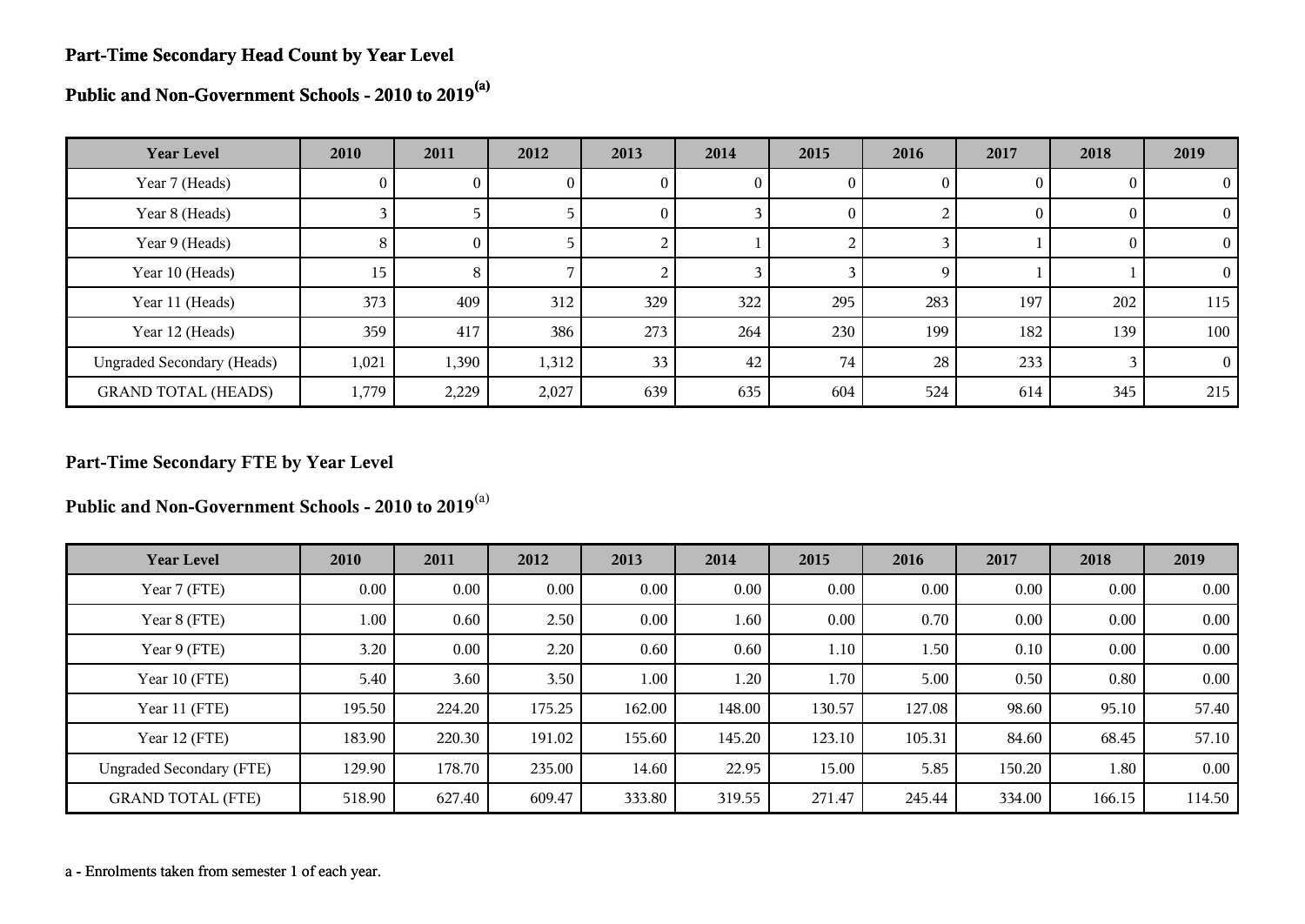#### **Part-Time Secondary Head Count by Year Level**

# **Public Schools - 2010 to 2019(a)**

| <b>Year Level</b>                 | 2010  | 2011     | 2012  | 2013     | 2014 | 2015     | 2016 | 2017 | 2018           | 2019      |
|-----------------------------------|-------|----------|-------|----------|------|----------|------|------|----------------|-----------|
| Year 7 (Heads)                    | U.    |          |       | v        | 0    |          |      |      | $\theta$       |           |
| Year 8 (Heads)                    |       |          |       | 0        |      | $\bf{0}$ | 0    |      | $\overline{0}$ |           |
| Year 9 (Heads)                    |       | $\Omega$ |       |          |      |          |      |      | $\theta$       |           |
| Year 10 (Heads)                   | 15    |          |       | $\Omega$ |      |          |      |      | $\theta$       |           |
| Year 11 (Heads)                   | 371   | 399      | 311   | 329      | 320  | 285      | 279  | 184  | 184            | 100       |
| Year 12 (Heads)                   | 356   | 405      | 385   | 270      | 257  | 223      | 191  | 171  | 130            | $92 \mid$ |
| <b>Ungraded Secondary (Heads)</b> | 1,021 | 1,390    | 1,312 | 33       | 42   | 72       | 28   | 231  | $\Omega$       | $\Omega$  |
| <b>GRAND TOTAL (HEADS)</b>        | 1,773 | 2,202    | 2,023 | 633      | 626  | 583      | 500  | 587  | 314            | 192       |

### **Part-Time Secondary FTE by Year Level**

**Public Schools - 2010 to 2019**(a)

| <b>Year Level</b>               | 2010     | 2011     | 2012   | 2013     | 2014   | 2015   | 2016   | 2017   | 2018   | 2019  |
|---------------------------------|----------|----------|--------|----------|--------|--------|--------|--------|--------|-------|
| Year 7 (FTE)                    | $0.00\,$ | $0.00\,$ | 0.00   | $0.00\,$ | 0.00   | 0.00   | 0.00   | 0.00   | 0.00   | 0.00  |
| Year 8 (FTE)                    | 1.00     | 0.60     | 2.50   | $0.00\,$ | 1.60   | 0.00   | 0.00   | 0.00   | 0.00   | 0.00  |
| Year 9 (FTE)                    | 3.10     | $0.00\,$ | 2.20   | 0.10     | 0.60   | 0.50   | 0.40   | 0.00   | 0.00   | 0.00  |
| Year 10 (FTE)                   | 4.40     | 2.80     | 2.70   | 0.00     | 1.20   | 1.10   | 0.60   | 0.50   | 0.00   | 0.00  |
| Year 11 (FTE)                   | 194.60   | 216.80   | 174.45 | 162.00   | 146.80 | 124.67 | 124.08 | 89.20  | 83.30  | 46.00 |
| Year 12 (FTE)                   | 182.30   | 212.50   | 190.92 | 154.00   | 140.80 | 119.90 | 100.41 | 77.60  | 64.65  | 51.30 |
| <b>Ungraded Secondary (FTE)</b> | 129.90   | 178.70   | 235.00 | 14.60    | 22.95  | 14.00  | 5.85   | 149.00 | 0.00   | 0.00  |
| <b>GRAND TOTAL (FTE)</b>        | 515.30   | 611.40   | 607.77 | 330.70   | 313.95 | 260.17 | 231.34 | 316.30 | 147.95 | 97.30 |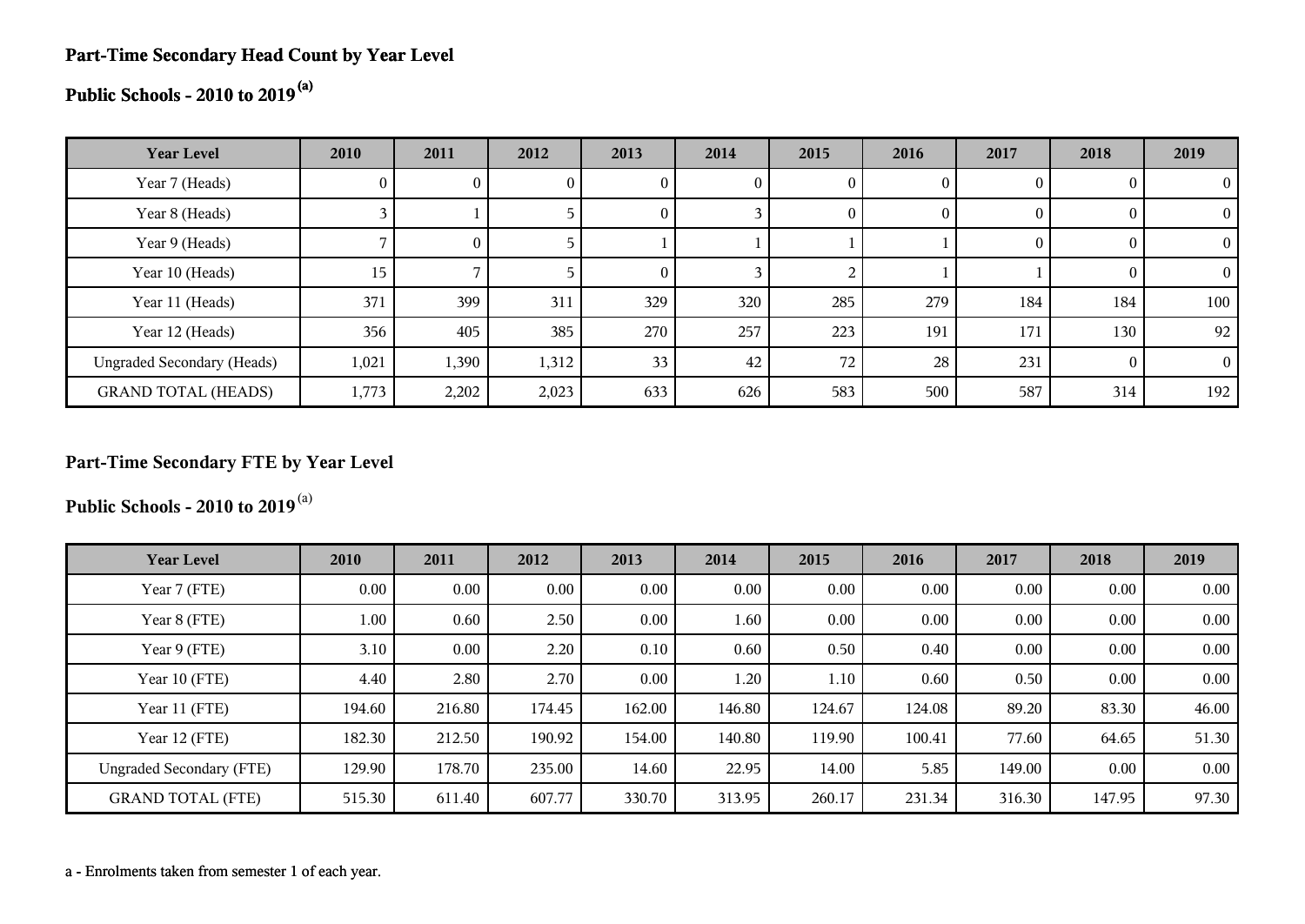#### **Part-Time Secondary Head Count by Year Level**

**Non-Government Schools - 2010 to 2019(a)**

| <b>Year Level</b>                 | 2010           | 2011            | 2012 | 2013     | 2014     | 2015 | 2016     | 2017 | 2018 | 2019     |
|-----------------------------------|----------------|-----------------|------|----------|----------|------|----------|------|------|----------|
| Year 7 (Heads)                    | U.             |                 |      | U        |          |      |          |      |      |          |
| Year 8 (Heads)                    | 0              | 4.              | U    | $\theta$ | O        |      |          |      |      | $\Omega$ |
| Year 9 (Heads)                    |                | $_{0}$          | O.   |          | $\theta$ |      |          |      |      | $\theta$ |
| Year 10 (Heads)                   | $\Omega$       |                 |      |          | $\theta$ |      | 8        | O    |      | 0        |
| Year 11 (Heads)                   |                | 10 <sup>°</sup> |      | U        |          | 10   |          | 13   | 18   | 15       |
| Year 12 (Heads)                   |                | 12 <sub>1</sub> |      |          |          |      | 8        | 11   |      | 8        |
| <b>Ungraded Secondary (Heads)</b> | $\overline{0}$ | $\theta$        | 0    | $\theta$ | $\theta$ |      | $\theta$ |      |      | $\Omega$ |
| <b>GRAND TOTAL (HEADS)</b>        | 6              | 27              |      | n        |          | 21   | 24       | 27   | 31   | 23       |

### **Part-Time Secondary FTE by Year Level**

**Non-Government Schools - 2010 to 2019**(a)

| <b>Year Level</b>               | 2010 | 2011     | 2012     | 2013 | 2014     | 2015  | 2016  | 2017     | 2018     | 2019  |
|---------------------------------|------|----------|----------|------|----------|-------|-------|----------|----------|-------|
| Year 7 (FTE)                    | 0.00 | $0.00\,$ | 0.00     | 0.00 | 0.00     | 0.00  | 0.00  | $0.00\,$ | $0.00\,$ | 0.00  |
| Year 8 (FTE)                    | 0.00 | $0.00\,$ | 0.00     | 0.00 | 0.00     | 0.00  | 0.70  | $0.00\,$ | 0.00     | 0.00  |
| Year 9 (FTE)                    | 0.10 | $0.00\,$ | $0.00\,$ | 0.50 | 0.00     | 0.60  | 1.10  | 0.10     | 0.00     | 0.00  |
| Year 10 (FTE)                   | 1.00 | 0.80     | 0.80     | 1.00 | 0.00     | 0.60  | 4.40  | 0.00     | 0.80     | 0.00  |
| Year 11 (FTE)                   | 0.90 | 7.40     | 0.80     | 0.00 | 1.20     | 5.90  | 3.00  | 9.40     | 11.80    | 11.40 |
| Year 12 (FTE)                   | 1.60 | 7.80     | 0.10     | 1.60 | 4.40     | 3.20  | 4.90  | 7.00     | 3.80     | 5.80  |
| <b>Ungraded Secondary (FTE)</b> | 0.00 | $0.00\,$ | $0.00\,$ | 0.00 | $0.00\,$ | 1.00  | 0.00  | 1.20     | $1.80\,$ | 0.00  |
| <b>GRAND TOTAL (FTE)</b>        | 3.60 | 16.00    | 1.70     | 3.10 | 5.60     | 11.30 | 14.10 | 17.70    | 18.20    | 17.20 |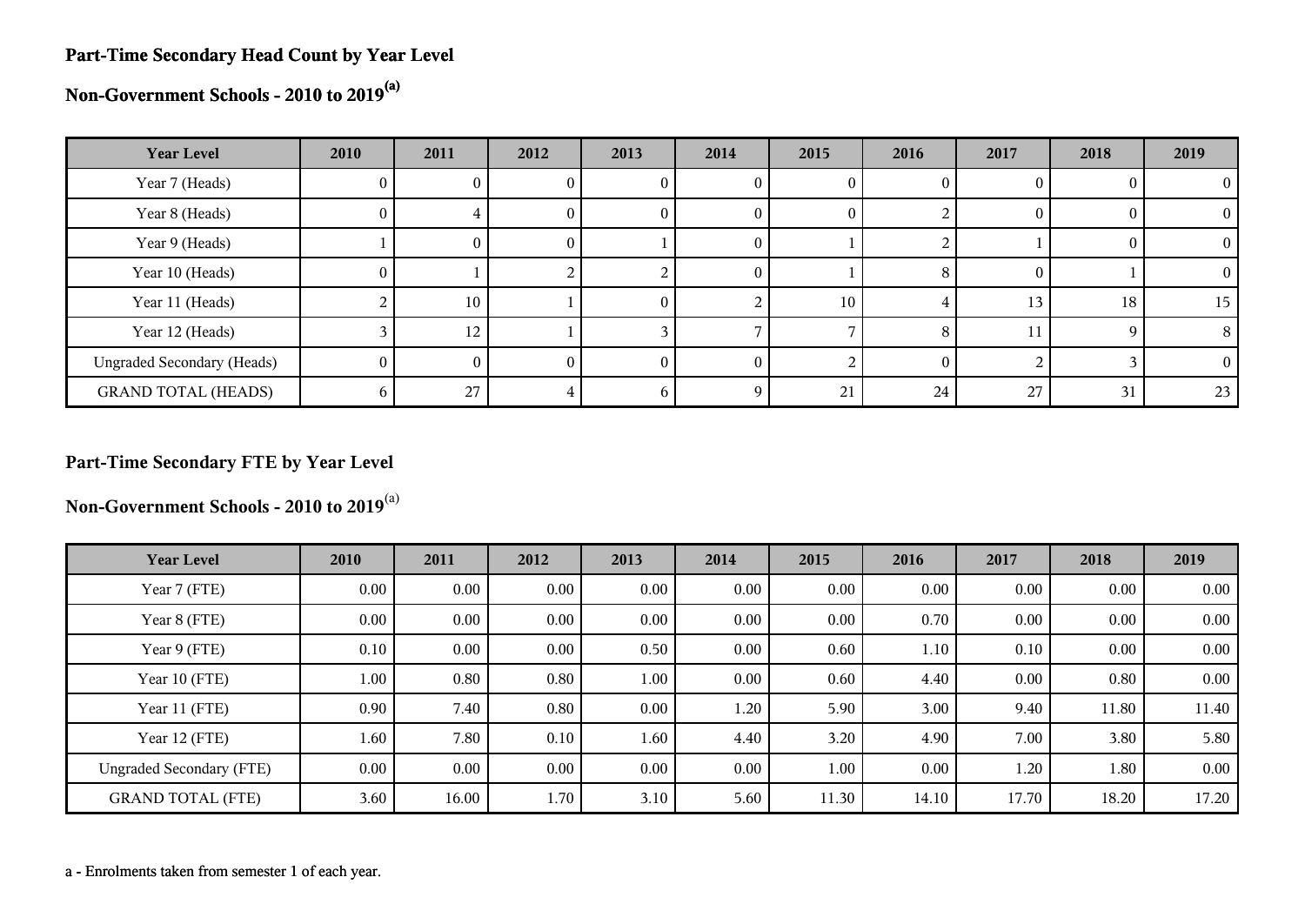#### **Part-Time Aboriginal Secondary Head Count by Year Level**

**Public and Non-Government Schools - 2010 to 2019(a)**

| <b>Year Level</b>                 | 2010     | 2011 | 2012            | 2013     | 2014 | 2015 | 2016 | 2017     | 2018 | 2019     |
|-----------------------------------|----------|------|-----------------|----------|------|------|------|----------|------|----------|
| Year 7 (Heads)                    | 0        |      |                 |          |      |      |      |          |      | 0        |
| Year 8 (Heads)                    | $\theta$ | U.   | 4               | O        |      | 0    | O    | O        |      | $\Omega$ |
| Year 9 (Heads)                    | $\theta$ | O.   |                 | U        |      |      |      | O        |      | $\Omega$ |
| Year 10 (Heads)                   | $\theta$ | 0.   | 4               |          |      |      |      |          |      | $\Omega$ |
| Year 11 (Heads)                   | 33       | 10   | 11              |          | 8    |      |      |          |      |          |
| Year 12 (Heads)                   |          | 14   | 4               |          | n    |      |      | $\theta$ |      |          |
| <b>Ungraded Secondary (Heads)</b> | $\theta$ | 0    | 12              |          |      |      |      |          |      | 0        |
| <b>GRAND TOTAL (HEADS)</b>        | 36       | 24   | 38 <sub>1</sub> | $\Omega$ | 20   | 14   | 15   | 10       |      |          |

#### **Part-Time Aboriginal Secondary FTE by Year Level**

**Public and Non-Government Schools - 2010 to 2019**(a)

| <b>Year Level</b>               | 2010     | 2011     | 2012     | 2013 | 2014     | 2015 | 2016 | 2017 | 2018     | 2019 |
|---------------------------------|----------|----------|----------|------|----------|------|------|------|----------|------|
| Year 7 (FTE)                    | $0.00\,$ | $0.00\,$ | $0.00\,$ | 0.00 | 0.00     | 0.00 | 0.00 | 0.00 | 0.00     | 0.00 |
| Year 8 (FTE)                    | $0.00\,$ | $0.00\,$ | 1.90     | 0.00 | 1.60     | 0.00 | 0.00 | 0.00 | 0.00     | 0.00 |
| Year 9 (FTE)                    | $0.00\,$ | $0.00\,$ | 1.50     | 0.00 | 0.60     | 0.50 | 0.40 | 0.00 | 0.00     | 0.00 |
| Year 10 (FTE)                   | 1.00     | $0.00\,$ | 2.20     | 1.00 | $1.00\,$ | 0.60 | 2.60 | 0.50 | 0.00     | 0.00 |
| Year 11 (FTE)                   | 25.40    | 6.70     | 5.15     | 2.35 | 3.20     | 3.60 | 3.05 | 1.85 | 0.90     | 1.40 |
| Year 12 (FTE)                   | 2.00     | 10.30    | 0.85     | 1.90 | 4.10     | 1.05 | 2.60 | 0.00 | 1.80     | 1.70 |
| <b>Ungraded Secondary (FTE)</b> | 0.00     | $0.00\,$ | $1.20\,$ | 0.00 | 0.00     | 1.00 | 0.00 | 3.25 | $0.00\,$ | 0.00 |
| <b>GRAND TOTAL (FTE)</b>        | 28.40    | 17.00    | 12.80    | 5.25 | 10.50    | 6.75 | 8.65 | 5.60 | 2.70     | 3.10 |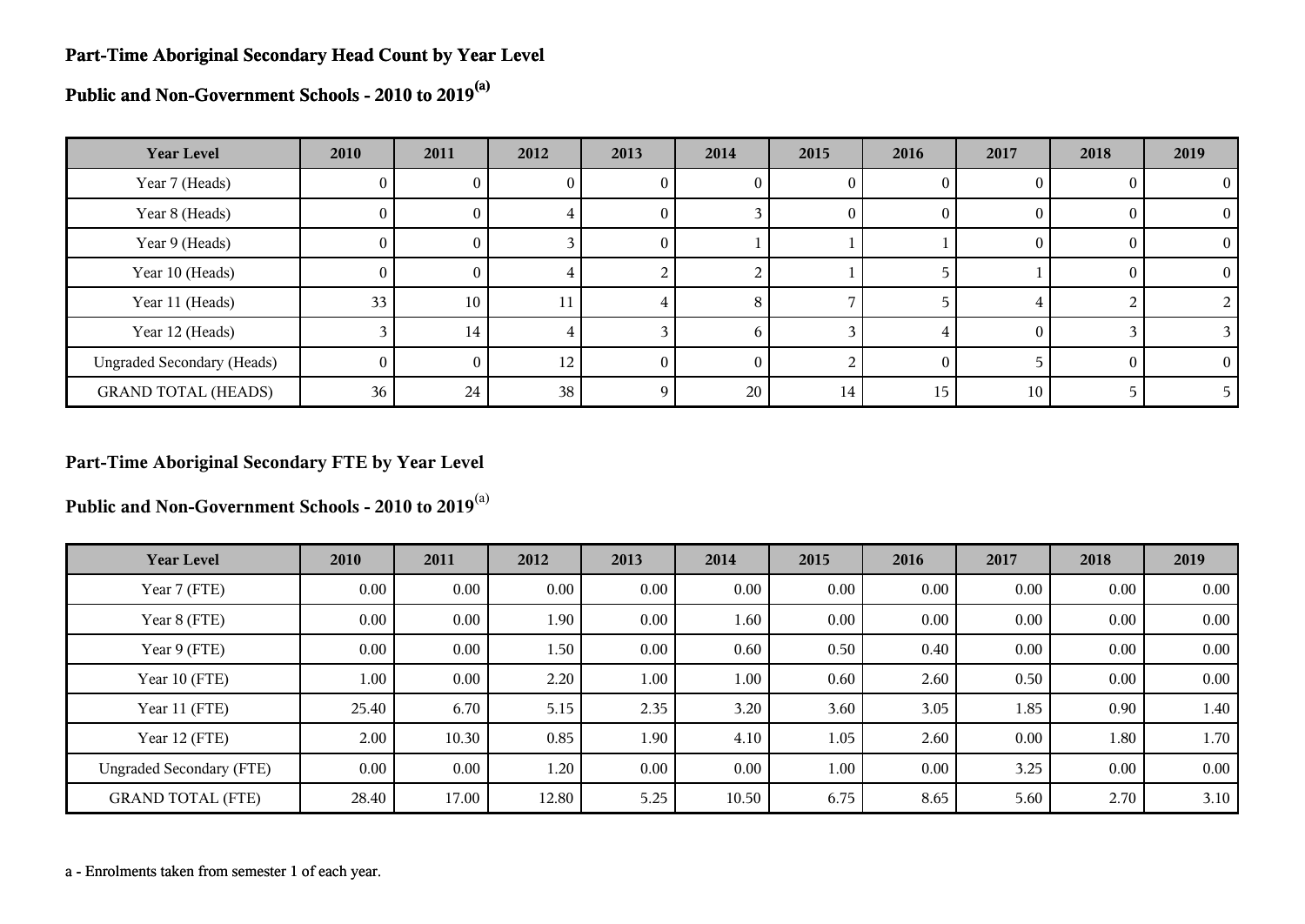#### **Part-Time Aboriginal Secondary Head Count by Year Level**

## **Public Schools - 2010 to 2019(a)**

| <b>Year Level</b>                 | 2010            | 2011 | 2012            | 2013 | 2014         | 2015     | 2016 | 2017     | 2018 | 2019 |
|-----------------------------------|-----------------|------|-----------------|------|--------------|----------|------|----------|------|------|
| Year 7 (Heads)                    |                 |      | U               |      |              | 0        |      |          |      |      |
| Year 8 (Heads)                    | $\mathbf{0}$    |      |                 |      |              | $\theta$ |      | O        |      |      |
| Year 9 (Heads)                    | 0               |      |                 | U    |              |          |      | $\theta$ |      |      |
| Year 10 (Heads)                   | 0               |      |                 | 0    |              | $\theta$ |      |          |      |      |
| Year 11 (Heads)                   | 33 <sub>1</sub> |      |                 |      | 8            |          |      |          |      |      |
| Year 12 (Heads)                   |                 |      |                 |      | <sub>0</sub> |          |      | $\Omega$ |      |      |
| <b>Ungraded Secondary (Heads)</b> | 0               | O    | 12 <sub>1</sub> |      |              | $\theta$ |      |          |      |      |
| <b>GRAND TOTAL (HEADS)</b>        | 36              | 11   | 38              |      | 20           | 10       |      | 10       |      |      |

#### **Part-Time Aboriginal Secondary FTE by Year Level**

**Public Schools - 2010 to 2019**(a)

| <b>Year Level</b>               | 2010  | 2011     | 2012     | 2013 | 2014     | 2015 | 2016 | 2017     | 2018     | 2019 |
|---------------------------------|-------|----------|----------|------|----------|------|------|----------|----------|------|
| Year 7 (FTE)                    | 0.00  | $0.00\,$ | $0.00\,$ | 0.00 | 0.00     | 0.00 | 0.00 | 0.00     | 0.00     | 0.00 |
| Year 8 (FTE)                    | 0.00  | $0.00\,$ | 1.90     | 0.00 | 1.60     | 0.00 | 0.00 | 0.00     | 0.00     | 0.00 |
| Year 9 (FTE)                    | 0.00  | $0.00\,$ | 1.50     | 0.00 | 0.60     | 0.50 | 0.40 | 0.00     | 0.00     | 0.00 |
| Year 10 (FTE)                   | 0.00  | $0.00\,$ | 2.20     | 0.00 | $1.00\,$ | 0.00 | 0.00 | 0.50     | 0.00     | 0.00 |
| Year 11 (FTE)                   | 25.40 | 2.50     | 5.15     | 2.35 | 3.20     | 3.60 | 3.05 | 1.85     | 0.90     | 1.40 |
| Year 12 (FTE)                   | 2.00  | 4.70     | 0.85     | 1.90 | 4.10     | 0.85 | 1.40 | $0.00\,$ | 1.80     | 1.70 |
| <b>Ungraded Secondary (FTE)</b> | 0.00  | $0.00\,$ | 1.20     | 0.00 | $0.00\,$ | 0.00 | 0.00 | 3.25     | $0.00\,$ | 0.00 |
| <b>GRAND TOTAL (FTE)</b>        | 27.40 | 7.20     | 12.80    | 4.25 | 10.50    | 4.95 | 4.85 | 5.60     | 2.70     | 3.10 |